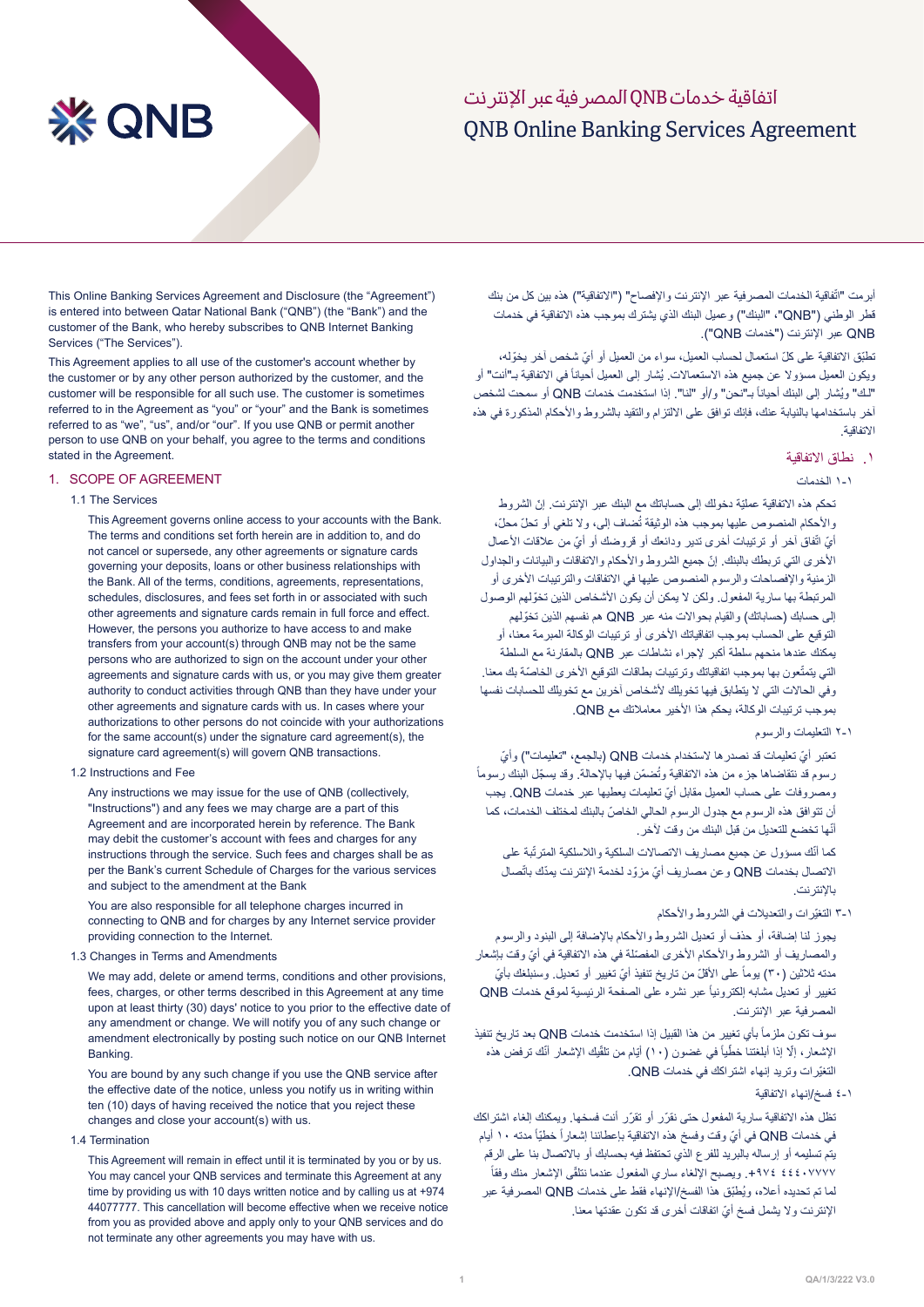We may terminate this Agreement and your QNB services for any reason at any time. We will try to notify you in advance of any termination, but we are not obligated to do so. Upon termination, we reserve the right to make no further payments or transfers from your account(s) pursuant to this Agreement, including payments or transfers you have previously authorized. If you terminate your QNB services, you authorize the Bank to continue making transfers you have previously authorized until such time as the Bank has had a reasonable opportunity to act upon your termination notice. You agree that upon termination of your QNB services, either by you or by us, you will cancel all automatic or recurring transfers and bill payments with partners you have previously authorized, and that if you fail to do so, you are responsible for such payments.

#### 2. DESCRIPTION OF AND LIMITATIONS ON QNB

2.1 General Description of Services

In general, the Services package enables you to:

- search transaction histories and obtain balance information on your accounts with the Bank you include in your Service program, which may include checking, savings, money market, certificates of deposit, lines of credit, installment loans, real estate loans commercial loans and Rewards Loyalty accounts
- transfer funds between your all accounts including transfer to another QNB group branches
- Domestic and international transfers
- Setup automatic transfer to beneficiaries
- Transfer to any brokerage company
- Open eSaving account and Fixed deposit online that is reference to specific terms and condition when opening the account
- Bill payments services to any of our billers partners online and automated bills payments
- Western Union transfers that is reference to specific terms and condition when transacting
- PayPal account opening and transfers that is reference to specific terms and condition when transacting
- Rewards points conversion and transfers to partners and beneficiaries
- Cash@speed feature

This list is not exhaustive and the Bank may offer additional or different QNB services in the future, all of which will be governed by this Agreement, as amended.

#### 2.2 Types of Transfers and Limitations.

You can make an domestic or internal transfer of funds from one account with the Bank to another, such as a transfer to another bank or within accounts from a savings account to a current account. Transfers may be limited in amount and transaction count on daily basis as provided in our Account Agreements with you governing these services or in accordance with Bank policies. The Bank reserves the right to further limit the frequency and amount of transactions from your accounts for security or credit reasons, as the Bank may determine at any time at its sole discretion. Refer to QNB website for more details for the transfers limits

2.3 Overdrafts; Order of Payments.

It is your responsibility to ensure that you have enough money or credit available in an account from which you instruct us to make a payment or transfer. If funds are withdrawn from any of your accounts by means of electronic fund transfers, other than through QNB on the same business day as an QNB transaction, and if the account contains insufficient funds to enable both the electronic fund transfer and the QNB transfer to be made, the transfers will be made in the order determined by the Bank, in its sole discretion. You are fully obligated to us to provide sufficient funds for any payments or transfers you make or authorize to be made. If we complete a payment or transfer that you make or authorize and we subsequently learn that you have insufficient funds for the transaction, you agree to reimburse us upon our demand, and you further agree that we may reverse the transaction or offset the shortage with funds from any other deposit account(s) you have with us to the extent permitted by the applicable law and the terms of any other relevant Account Agreements.

#### 2.4 Bill Payment Service.

Bill Payment service is an electronic payment system that permits you to initiate and authorize payments from your accounts to payees.

يمكننا فسخ هذه الاتفاقية وإلغاء اشتراكك في خدمات QNB لأيّ سبب وفي أيّ وقت. سنحاول ابلاغك مُسبقاً بأيّ فسخ ولكننا لسنا ملزمين بذلك. عند الفسخ، نحتفظ بحقّ عدم تنفيذ أيّ دفعات أو حوالات إضافية من حسابك (حساباتك) عملاً بهذه الاتفاقية، بما فيها الدفعات أو الحوالات التي وافقت عليها مُسبقاً<sub>.</sub> إذا فسخت اشتراكك بخدمات QNB، فإنك تخوّل البنك الاستمرار في إجراء الحوالات التي وافقت عليها سابقاً إلى أن يرى البنك الفرصـة مواتية لتنفيذ إشعار الفسخ الذي تقدّمت بـه. وتوافق علـى أنّك فور فسخ اشتراكك بخدمات QNB، سواء بقرار منك أو منّا، ستلغي جميع الحوالات الأوتوماتيكية ّ أو المتكررة ودفعات الفواتير التي سبق أن وافقت عليها، وفي حال تقاعست عن ذلك، ستكون مسؤوال عن هذه الدفعات.

# .2 وصف لخدمات QNB وللقيود المفروضة عليها

1-2 وصف عام للخدمات.

ّ بشكل عام، تمكنك حزمة خدمات QNB من:

- البحث في تاريخ المعامالت والحصول على معلومات حول رصيد حساباتك مع البنك إذا كنت قد ضمّنتها في برنامج الخدمات الخاصّ بك، وقد تشمل هذه الحساب الجاري وحساب التوفير وسوق المال وشهادات الإيداع وخطوط الائتمان والقروض المُقسّطة والقروض العقارية والقروض التجارية وحسابات مكافآت الوالء.
- تحويل الأموال بين الحسابات الخاصّة بك، بما في ذلك تحويلات إلى فروع QNB أخرى.
	- تحويالت محلية ودولية
	- إعداد تحويالت تلقائية للمستفيدين
		- تحولات لأي شركة وساطة
	- فتح حساب االدخار اإللكتروني وحساب وديعة ثابتة عبر اإلنترنت، ويكون ذلك خاضعأ لشروط وأحكام محددة عند فتح الحساب
	- تسديد الفواتير لأي من التجار الشركاء على الإنترنت وتسديد الفواتير التلقائية.
	- حوالات ويسترن يونيون، ويكون ذلك خاضعاً لشروط وأحكام محددة عند القيام بالمعاملة
- فتح حساب PayPal والقيام بالتحويلات، ويكون ذلك خاضعاً لشروط وأحكام محددة عند القيام بالمعاملة
	- استبدال وتحويل نقاط المكافآت إلى الشركاء والمستفيدين
		- مزايا خدمات Cash@speed
	- ّ إن ّ هذه الالئحة ليست شاملة وقد يقدم QNB خدمات إضافية أو مختلفة في المستقبل وتخضع جميعها لهذه االتفاقية بتعديالتها
		- 2-2 أنواع الحواالت والقيود

يمكنك إجراء حوالة محلية أو داخلية لألموال من حساب إلى آخر ضمن البنك، مثل الحواالت إلى بنك آخر أو ما بين الحسابات من حساب توفير إلى حساب جاري. وقد تكون معاملات الحوالات محدودة المبالغ والعدد على أساس يومي بحسب ما هو محدّد في اتفاقيات الحسابات الموقعة معك والتي تحكم خدمات QNB، أو وفقاً لسياسات البنك ّ ويحتفظ البنك بحق ّ تحديد وتيرة ومبلغ المعامالت المحولة بين حساباتك ألسباب أمنية أو ائتمانية وفقاً لتقديره المطلق في أيّ وقت من الأوقات.

يرجى الرجوع إلى موقع QNB اإللكتروني للمزيد من التفاصيل حول الحدود القصوى للتحويالت.

3-2 توفر األموال والسحب على المكشوف؛ وأوامر الدفع.

من مسؤوليتك التأكّد من أنّك تملك أرصدة كافية أو ترتيبات ائتمانية متاحة في الحساب الذي تطلب منّا إجراء دفعة أو حوالة منه. إذا تمّ سحب أموال من أيّ من حساباتك بواسطة حواالت إلكترونية لألموال بخالف خدمات QNB في يوم العمل نفسه لمعاملة خدمات QNB، وإذا كان الحساب يحتوي على مال ال يكفي لتمكين إجراء حوالة المال الإلكترونية وحوالة خدمات QNB معاً، تُنفّذ الحوالات بالترتيب الذي يحدّده البنك بحسب ما يراه مناسباً. كما أنك مُلزم بالكامل تجاهنا لتوفير أموال كافية لأيّ دفعات أو حوالات تجريها أو توافق عليها. وإذا أتممنا دفعة أو حوالة أجريتها أنت أو وافقت عليها واكتشفنا بعدها أنّك لا تملك مالاً كافياً للمعاملة، تتعهّد بالموافقة على إرجاع كامل المبلغ إلينا عند طلبنا ذلك، كما توافق على أنّه بإمكاننا عكس المعاملة أو إيفاء النقص بمال من أيّ ّ حساب إيداع آخر لديك في مصرفنا إلى الحد الذي تسمح به القوانين السارية وبما يتوافق مع أحكام أيّ اتّفاق آخر متعلّق بالحساب.

4-2 خدمة دفع الفواتير

ّ إن ّ خدمة دفع الفواتير هي عبارة عن نظام دفع إلكتروني يسمح لك بتسديد الدفعات من حساباتك وتخويل المستفيدين الذين اخترتهم مُسبقاً بتلقّي الدفعات من خلال خدمات QNB ّ ."( المستفيد" هو شخص أو شركة تدفع له/لها.( يمكنك إعداد الدفعة لتتم فقط عند الطلب أو بحسب وتيرة دوريّة. وتعتبر الدفعات الدورية دفعات بمبلغ ثابت تُدفع في فترة زمنية منتظمة، مثلاً شهرياً ٍ أمّا الدفعات عند الطلب هي دفعات يختلف مبلغها و/ أو تاريخها. بعد إجرائك دفعة دوريّة أو عند الطلب، يسدّد البنك الفاتورة تلقائياً بحسب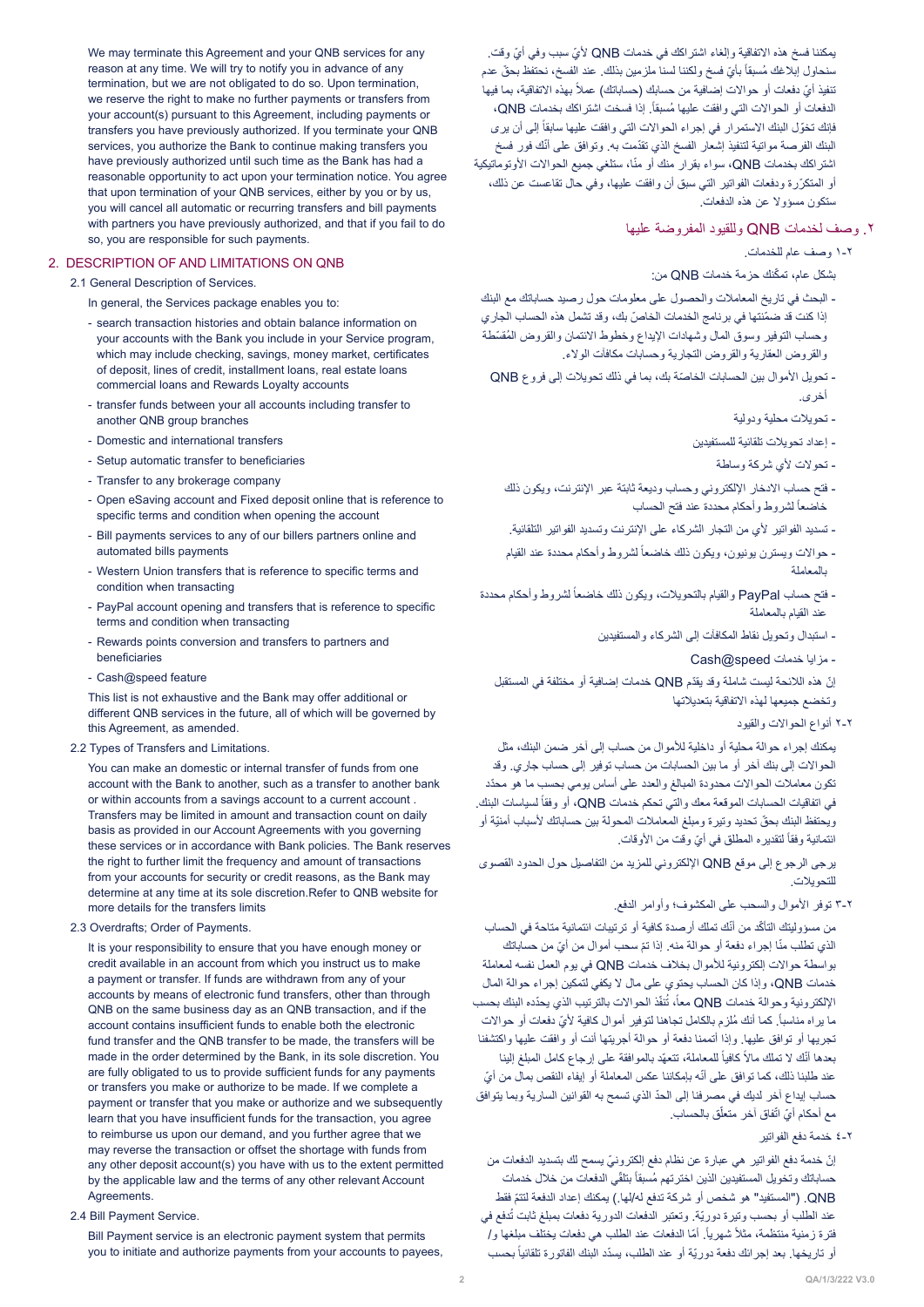which you have selected in advance to receive payments by means of this service. ("payee" is a person or business you are paying.) You have the option of setting up a payment to occur only on demand or on a recurring frequency. Recurring payments are payments of a fixed amount that are paid at a regular time interval such as monthly and on demand or automated payment payments are payments that vary in amount and/or date. After you have established a recurring or on demand payment, the Bank will automatically execute bill payments according to your instructions until you have properly notified the Bank, in accordance with the Bank's procedures in effect at that time. of any cancellation of your instructions. You may notify the Bank by either writing us at the address listed in clause 2.8 of the Agreement or by e-mail via the "E-mail Us" option.

To participate in QNB Bill Payment ("Bill Payment") you must have a current account, saving account, credit card or Life rewards points with the Bank. If you participate in this service, you may use Bill Payment to make payments from any of your current accounts, saving account, credit card or Life rewards points.

To pay bills using Bill Payment, you must use a Computer and the QNB service product to authorize a payment from your account. After your instruction is received, payment will be made either through accounts or credit cards or life rewards points. Your payment will be deducted instantly and credit to the biller partner on the spot and that should reflected on the paid bill. You may use Bill Payment to authorize automated recurring payments in order to pay any recurring bills. These payments may be for the same amount and same date each month, or you may choose to vary the payment amount and date. Your payment will be processed on the same day as per the scheduled day unless transactions failed due to insufficient funds or connectivity issues with the billers.

When you have entered and transmitted payment instructions, you authorize the Bank to withdraw funds from your account, cards or loyalty account accordingly. These funds are taken from your account. cards or Loyalty on the day of your scheduled payment. If there are insufficient funds or points in the account to make payments you have authorized, one attempt failed the transaction will be canceled for the month. You are responsible for any non-sufficient funds ("NSF") or overdraft charges the Bank may impose, as stated in the Account Agreements governing your accounts. The Bank reserves the right to refuse to honor payment requests that reasonably appear to the Bank to be fraudulent, incomplete, erroneous, or if you do not follow the Bank's instructions for Bill Payments. In addition, the Bank will not be able to execute any Bill Payment if the payee cannot or will not accept such payment.

Using Bill Payment, you can only pay payees with addresses in Qatar. While most payments can be made using Bill Payment, the Bank reserves the right to refuse to pay certain payees. The Bank also reserves the right to terminate your use of the Bill Payment service at any time.

When scheduling Bill Payments, you should take into account delays that are inherent in processing and sending Bill Payments. In general, Bill Payments may be scheduled three days after the current Day or any date in the future, and we will process your payment on the date vou schedule. However, a Bill Payment will not actually be sent out by us until three days after it is processed, so you should schedule a payment for at least three Days before you wish it to be sent. If the payee is to be paid electronically, you understand and agree that the payee may not receive the payment until 72 hours or more after it is debited from your account. Further delays may be caused by the failure of the payee to process a payment on the Business Day that it is received. You authorize the Bank to pay the automated payment that was setup from your side. It is your responsibility to authorize your Bill Payments in such a manner that your bills are paid on time. You are responsible for any late payment or finance charge that may be imposed as a result of your failure to schedule payments or transmit payment instructions in a timely manner. We are not responsible for any delay or other adverse consequence that results or is alleged to result from the choice of payment methods, from delays in the delivery of mail or the improper handling or transmission of payments by a third party, or the failure of a payee to accept, process or properly post a payment in a timely manner.

To cancel a bill payment that you have scheduled, you must cancel the payment online via the Services before (State Time) on the date the payment is scheduled to be debited from your account.

2.5 Computer Requirements.

In order to use QNB, you must have your own Internet Service

تعليماتك حتى تبلغه بشكل رسمي، وفقاً لإجراءاته المُطبّقة في ذلك الوقت، بأيّ إلغاء لتعليماتك، وحتى تتسنى للبنك الفرصة الكافية للعمل بناء على إشعارك. ويمكنك إبالغ البنك إمّا خطّياً على العنوان المذكور في البند ٢,٨ من الاتفاقية أو عبر إرسال بريد إلكتروني من خلال خيار "راسلنا إلكترونياً".

للاشتراك في خدمة دفع من QNB ("دفع الفواتير")، يجب أن تملك حساباً جارياً أو حساب توفير أو بطاقة ائتمان أو نقاط مكافآت Life مع البنك. إذا اشتركت في خدمات QNB ّ ، يمكنك استعمال خيار "دفع الفواتير" لتسديد الدفعات من أي من حساباتك الجارية أو حسابات التوفير أو البطاقة االئتمانية أو نقاط مكافآت Life.

لتسديد الدفعات من خالل خدمة "دفع الفواتير"، عليك استعمال الكمبيوتر ومنتج خدمات QNB لطلب وتخويل إجراء دفعة من حسابك. بعد تلقّي تعليماتك، يتم إجراء الدفعة إمّا من خالل الحسابات أو بطاقات االئتمان أو نقاط مكافآت Life. وسيتم خصم قيمة الدفعة ً وقيدها في حساب التاجر الشريك، وسينعكس ذلك في الفاتورة المدفوعة. ويمكنك فورا استخدام خدمة دفع الفواتير لتخويل دفعات دوريّة مُبرمجة لتسديد أي فواتير متكرّرة. قد ّ تكون هذه الدفعات بقيمة المبلغ نفسه وبالتاريخ نفسه كل شهر أو يمكنك اختيار تغيير مبلغ ّ وتاريخ الدفعة. تتم الدفعة في نفس اليوم المبرمج، ما عدا في حال فشل المعاملة بسبب عدم كفاية الأموال أو بسبب وجود مشاكل في الاتصال مع التاجر الشريك.

عندما تُدخل تعليمات الدفع وترسلها، فإنك وفقاً لذلك تخوّل البنك بسحب المال من حسابك . تُسحب الأموال من حسابك أو بطاقاتك أو حساب الولاء الخاص بك، ويتم سحب هذه األموال من حسابك أو بطاقاتك أو حساب الوالء الخاص بك في يوم الدفع المبرمج. إذا لم يكُن الحساب يحتو ي على كميّة كافية من المال أو النقاط لإجر اء الدفعة التي خوّ لتها، ّ وفي حال فشل الدفعة، يتم إلغاء الدفعة للشهر وتتحمل أنت مسؤولية األموال غير الكافية أو رسوم السحب على المكشوف التي قد يفرضها البنك بحسب ما هو مذكور في اتفاقيات ّ الحساب التي تحكم حساباتك. يحتفظ البنك بحق رفض طلبات الدفع التي تبدو له بشكل معقول أنها مزورة، أو غير مكتملة، أو خاطئة أو غير متماشية مع تعليمات البنك لدفع الفواتير. بالإضافة لذلك، لا يستطيع البنك تنفيذ أيّ عمليّة دفع للفاتورة إذا لم يكُن المستفيد قادراً على قبول هذا النوع من الدفع أو لم يكن راغبأ فيه.

باستخدام خدمة دفع الفواتير، يمكنك فقط تسديد الدفعات للمستفيدين المقيمين في قطر. ّ وفي حين أن معظم الدفعات يمكن إجراؤها باستخدام خدمة دفع الفواتير، يحتفظ البنك بحقّ رفض الدفع لمستفيدين معيّنين، كما يحتفظ بحقّ إنهاء استخدامك لخدمة دفع الفواتير ّ في أي وقت.

عند جَدولة دفع الفواتير ، يجب أن تأخذ بعين الاعتبار التأخيرات الطبيعيّة في عملية تسيير الدفعات وإرسالها. بشكل عام، قد تُجدول دفعات الفواتير ثلاثة أيام بعد اليوم الحالي أو لأيّ تاريخ في المستقبل، ونقوم عندها بإجراء الدفعة في التاريخ الذي حدّدته. ولكن لا نقوم فعلياً بدفع الفاتورة إلّا بعد مدة تصل إلى ثلاثة أيام من إجراءها، لذا يجب أن تحدّد تاريخ الدفعة قبل ثلاثة أيام عمل على الأقلّ من التاريخ الذي تريد تسديدها فيه. إذا كانت الدفعة ستُسدّد إلكترونياً للمستفيد، فإنك تدرك وتوافق على أنّ المستفيد لن يتلقّى الدفعة إال بعد اثنتين وسبعين )72( ساعة أو أكثر من موعد خصمها من حسابك، كما قد تنجم تأخير ات إضافية عن عجز المستفيد عن إنهاء إجر اءات الدفعة في يوم العمل الذي يتلقّاها ّ فيه. عند تحديد دفعة أنت تخول البنك لتسديد الدفعة التلقائية التي قمت بإعدادها وتتحمل ّ مسؤولية بدء أو جدولة دفعات الفواتير بشكل يمكنك من السداد في الوقت المناسب، كما تتحمّل مسؤولية أيّ دفع متأخّر أو رسم ماليّ قد يُفرض نتيجة تقاعسك عن جدولة الدفعات أو نقل تعليمات الدفع في الوقت المناسب. ولا نتحمّل مسؤولية أيّ تأخّر أو نتائج ُ سلبية قد تنجم أو يزعم أنها تنجم عن خيار وسيلة الدفع أو عن التأخيرات في تسليم البريد أو عن سوء تولّي أو نقل الطرف الثالث للدفعات، كما لا نتحمّل مسؤولية تقاعس المستفيد عن قبول أو إنهاء إجراءات أو التقديم للدفعة بشكل صحيح في الوقت المناسب.

إللغاء دفعة فاتورة سبق أن جدولتها، عليك إلغاء الدفعة على اإلنترنت عبر خيار خدمات QNB ّ قبل )وقت البلد( في اليوم المحدد لخصم الدفعة من حسابك.

ّبات الكمبيوتر والنظم 5-2 متطل

لاستخدام خدمات QNB الإلكترونية، يجب أن يكون لديك مزوّد خدمة الإنترنت الخاصّ بك ومعدّات الكمبيوتر اللازمة التي يتطلّبه مستعرض الويب الذي تختاره. في هذه الاتفاقية. يُشار إلى الكمبيوتر والمعدّات التابعة بـ"الكمبيوتر"، وتتحمّل بنفسك مسؤولية ّ تركيب جهاز الكمبيوتر وبرمجياته وصيانته وتشغيله.

6-2 ّ عملية التسجيل

توافق على استخدام رقم بطاقة الخصم أو االئتمان ورمز PIN للتسجيل الذاتي. إذا لم تكن تملك بطاقة خصم من QNB، بإمكانك استخدام اسم المستخدم وكلمة المرور المؤقتة المرسلة إليك عن طريق رسالة SMS إلى رقم جوالك المسجل لدينا عند فتح الحساب أو التي ترسل إليك من طرف البنك الستكمال التسجيل.

7-2 كلمة السر واألمن.

ّ يتعين عليك تحديد اسم المستخدم الخاص بك وكلمة المرور لتستطيع تسجيل دخولك بهما بواسطة خدمة التسجيل الذاتي.

ُيطلب منك تحديد اسم مستخدم وكلمة مرور أو تغيير اسم المستخدم وكلمة المرور المؤقتة المرسلة إليك عبر البريد الإلكتروني فور دخولك للمرّة الأولى إلى النظام. بعد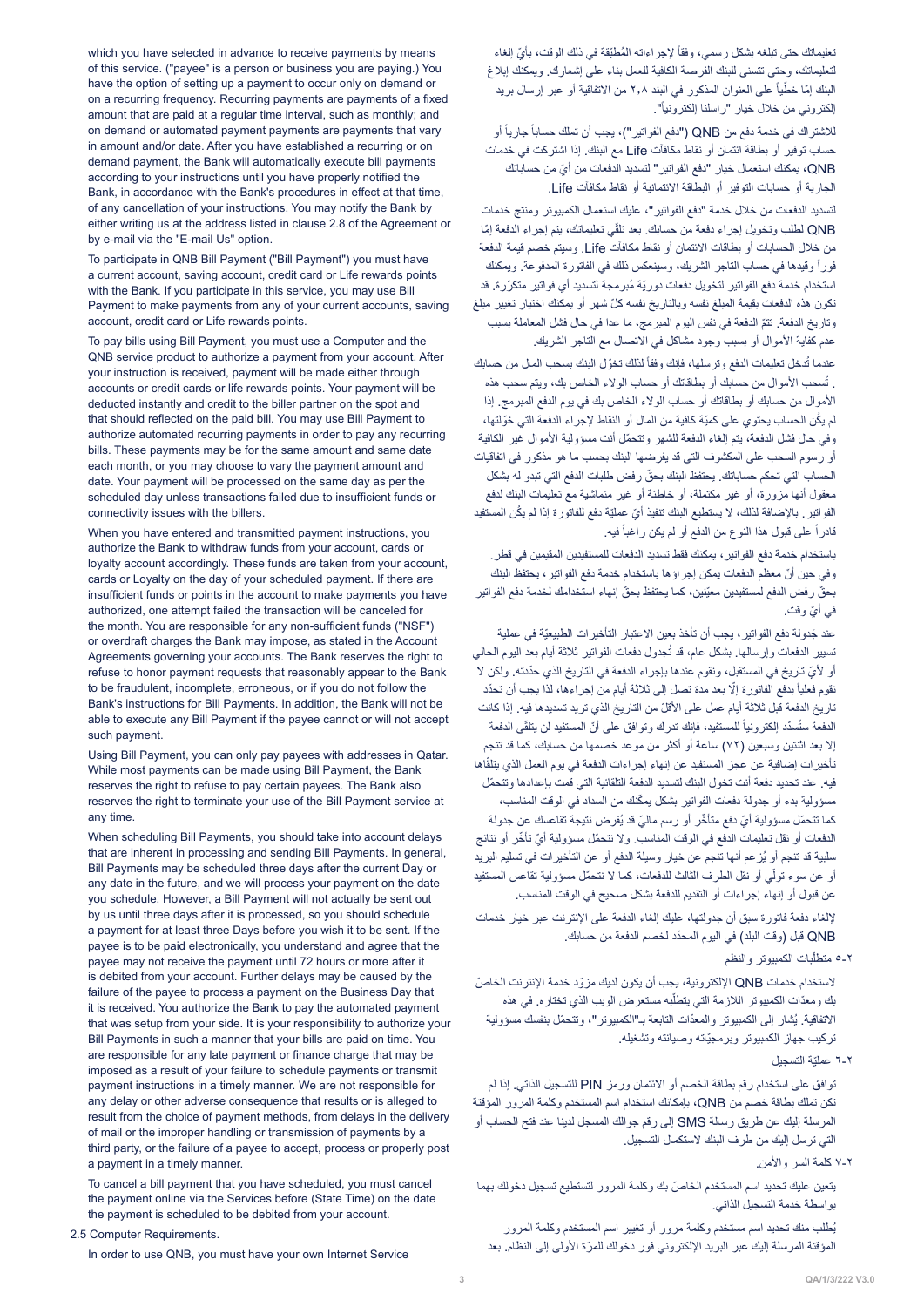Provider and the necessary computer equipment required by the browser, which you select. In this Agreement, your computer and the related equipment are referred to together as your "Computer." You are responsible for the installation, maintenance, and operation of your Computer and your software.

#### 2.6 Registration Process.

You agree to use your debit card number or credit card and PIN for self-registration. If you do not own a QNB debit card, Or you can use the temporary user name and password that is sent to you via SMS to vour registered mobile number with us when you opening an account or sent to you by the bank to complete your registration.

2.7 Access Code and Security

You will create your own access username and password by means of self service registration. You will be required to create or change the username and Password or the temporary user name and password sent to you via email upon your initial entry into the system. Thereafter, you can yoluntarily change your user name or Password upon at any time after the login. We will be able to assign you a new password if you forgot your password, as well as your Hint Question and Answer. We recommend that you change your user name Password approximately every three (3) months at least, or even more frequently if you deem it necessary. Your user name and Password can be changed within QNB from the "My Profile -> Change Password or change user name " option. For security purposes, it is recommended that you memorize your Password and do not write it down. You are responsible for keeping your user name Password and account data confidential.

You will need the username and Password to gain access to QNB. Use of the username and Password is the agreed security procedure between you and the Bank. You should keep your Username and Password confidential in order to prevent unauthorized use of QNB and possible loss to your accounts. Anyone to whom you give or disclose your Username and Password and mobile on which you will receive the one time password (OTP) to login into Internet Banking and Mobile Banking will have full access to your accounts, even if you attempt to limit that person's authority. You are responsible for all transactions you authorize or make using the Services, including any transactions that may be unintentionally or inadvertently authorized or made, and any losses, charges, or penalties incurred as a result. In addition, except as otherwise provided in this Agreement, you are responsible for transactions by unauthorized persons using your Username and Password and delegated accounts to any other user through Internet Banking.

2.8 Reporting Unauthorized Transaction or Theft or Loss of Access Codes.

If you believe that an unauthorized transaction has been or may be made from your account, alert the Bank immediately by calling us at +974 440 77777 or our hotline number (+974) 4440 7711 or write us at: **Oatar National Bank** 

Attn: Customer Care Center Manager..............

P. O. Box 1000, Doha, Qatar

#### 3. RESPONSIBILITY OF PARTIES

#### 3.1 Privacy and Confidentiality.

The importance of maintaining the confidentiality and privacy of the information provided by our customers is one of our highest priorities. You should carefully review our privacy policy as stated on our web site at www.qnb.com. Our privacy policy is incorporated in this Agreement by reference and you hereby agree that you have read our privacy policy, understand it and agree to its terms.

#### 3.2 Customer's Responsibilities.

You are responsible for keeping your username, Password and mobile device registered with us for the one time password and account data confidential. We are entitled to act on transaction instructions received using your Username and Password and OTP and you agree that the use of your Username and Password will have the same effect as your signature in authorizing transactions, authenticating your identity, and verifying instructions you have provided to us. If you authorize other persons to use your Username and Password in any manner, your authorization will be considered unlimited in amount and manner until you have notified us in writing that you have revoked the authorization and changed your username and Password, and you are responsible for any transactions made by such persons until you notify us that transfers by that person or instructions regarding your account(s) are no longer authorized and we have a reasonable opportunity to act

ذلك يمكنك اختيار تغيير اسم المستخدم أو كلمة المرور في أي وقت بعد تسجيل الدخول. سنتمكّن من إعطائك كلمة مرور جديدة إذا نسيت كلمة المرور الخاصّة بك والسؤال التلميحي وإجابته. ننصحك بتغيير اسم المستخدم وكلمة المرور كلّ (٣) أشهر تقريباً على الأقلّ أو حتى أكثر من ذلك إذا وجدت الأمر لازماً. يمكن تغيير اسم المستخدم وكلمة المرور على موقع QNB من خيار "صفحتي الخاصّة" -< "تغيير كلمة المرور أو اسم المستخدم"، ولأسباب أمنيّة ننصحك بحفظ كلمة المرور بدلاً من تدوينها. أنت مسؤول عن المحافظة على سريّة اسم المستخدم وكلمة المرور الخاصّة بك وبيانات حسابك.

ّ ستحتاج إلى كلمة المرور واسم المستخدم لتتمكن من الدخول إلى موقع QNB. سيكون استخدام كلمة المرور واسم المستخدم الإجراء التوثيقي المتّفق عليه بينك وبين البنك. وعليك المحافظة على سريّة اسم المستخدم وكلمة المرور لتفادي أيّ استخدام غير مصرّح به لخدمات QNB الإلكترونية وأيّ فقدان محتمل من حساباتك. سيتمكّن أيّ ّ شخص تمنحه اسم المستخدم الخاص بك وكلمة المرور والهاتف الجوال الذي تتلقى فيه كلمة المرور لمرة واحدة )OTP )لتسجيل الدخول إلى خدمات QNB المصرفية ّ عبر اإلنترنت والجوال من الدخول إلى حساباتك حتى ولو حاولت الحد من سلطة هذا ّ الشخص. أنت مسؤول عن جميع المعامالت التي تخولها أو تجريها باستخدام الخدمات، ّ بما فيها أي ّ معامالت قد تقوم بها أو تخو ّ لها عن غير قصد وأي خسارة أو رسوم أو غرامات مترتَّبة نتيجة لذلك. أنت أيضاً مسؤول، باستثناء الحالات المذكورة في هذه ّ االتفاقية، عن المعامالت التي يقوم بها أشخاص غير مخولين باستخدام كلمة المرور ّ واسم المستخدم الخاصين بك، وحساباتك المفوضة إلى أي مستخدم آخر من خالل الخدمات المصرفية عبر اإلنترنت.

8-2 ّ التبليغ عن معاملة غير مصرح بها أو عن سرقة أو فقدان اسم المستخدم /كلمة السر. إذا كنت تعتقد أنّه تمّ أو قد يتمّ إجراء معاملة غير مصرّح بها من حسابك، عليك تنبيه البنك فور أ عبر الاتصال بنا على الرقم ١٩٧٧/ ٤٤٤٠ +٩٧٤ أو الرقم الساخن 44407711 +974 أو مراسلتنا على العنوان:

## QNB

إلى عناية: مدير خدمة العمالء

ص. ب: 1000 – الدوحة، قطر

# .3 مسؤولية األطراف

1-3 ّ الخصوصية والسرية

تعتبر أهميّة المحافظة على سريّة وخصوصيّة المعلومات التي يزوّدنا بها عملاؤنا إحدى أبرز أولويّاتنا،لذا نرجو منك مراجعة سياسة الخصوصيّة الخاصّة بنا كما ترد على موقعنا الإلكتروني www.qnb.com بدقّة. تدخل سياسة الخصوصيّة ضمن هذا الاتفاقية على سبيل المرجع، وتؤكّد بموجبها أنّك قرأت هذه السياسة وفهمتها ووافقت على أحكامها.

#### 2-3 مسؤوليات العميل

ّ تتحمل أنت مسؤولية المحافظة على اسم المستخدم وكلمة المرور وجهاز الجوال ّ المسجل لدينا إلرسال كلمة المرور لمرة واحدة وبيانات الحساب. ويحق لنا تنفيذ تعليمات المعاملات التي نتلقّاها باستخدام اسم المستخدم الخاصّ بك وكلمة المرور وكلمة المرور ّ لمرة واحدة، وتوافق على أن هذا االستخدام السم المستخدم الخاص بك ورقمك السري ّ لهما نفس تأثير توقيعك في تخويل المعامالت وتوثيق هويتك والتأكيد على التعليمات التي أعطيتنا إيّاها. إذا خولت لأشخاص آخرين استخدام اسم المستخدم وكلمة المرور الخاصة بك بأي شكل من الأشكال، سيعتبر هذا التخويل غير محدود في الحجم والشكل حتى تقوم باشعارنا خطياً بالغاء التخويل وتغيير اسم المستخدم وكلمة المرور، وتكون مسؤولاً عن أي معامالت يقوم بها هؤالء األشخاص حتى تقوم بإعالمنا أن التحويالت من طرف هؤلاء الأشخاص أو التعليمات بخصوص حسابك لم تعد مخولة وتكون لدينا فرصة معقولة لتغيير اسم المستخدم وكلمة المرور الخاصين بك.

إذا كنت تعتقد أنّ شخصـاً أخر قد أصبح على علم باسم المستخدم و/أو كلمة المرور أو انّ معاملة غير مصرّح بها جرت أو قد تجري من حسابك، يجب أن تنبه البنك فور أ من خلال الاتصال بنا على 44777 + 416 £ 4444 أو الرقم الساخن 7711 + 4 £ 2 £ (447+) أو مراسلتنا على العنوان:

#### **ONB**

إلى عناية: مدير خدمة العمالء ص. ب: 1000 – الدوحة، قطر

3-3 ّ األمور التي ال نتحمل مسؤوليتها وحصر إضافي لمسؤوليتنا.

)أ( اإلذن بالدخول.

ّ لن نتحمل المسؤولية، بموجب هذه االتفاقية، عن فشل تأمين الدخول إلى النظام ّ أو عن االنقطاعات في الدخول إلى الخدمات بسبب عطل في النظام أو بسبب أي ظروف أخرى غير منظورة.

ّ )ب( أجهزة الكمبيوتر الخاصة بنا وبرمجياتك.

إننا لن نتحمّل مسؤولية أيّ أخطاء أو أعطال ناتجة عن أيّ خلل أو فيروس أو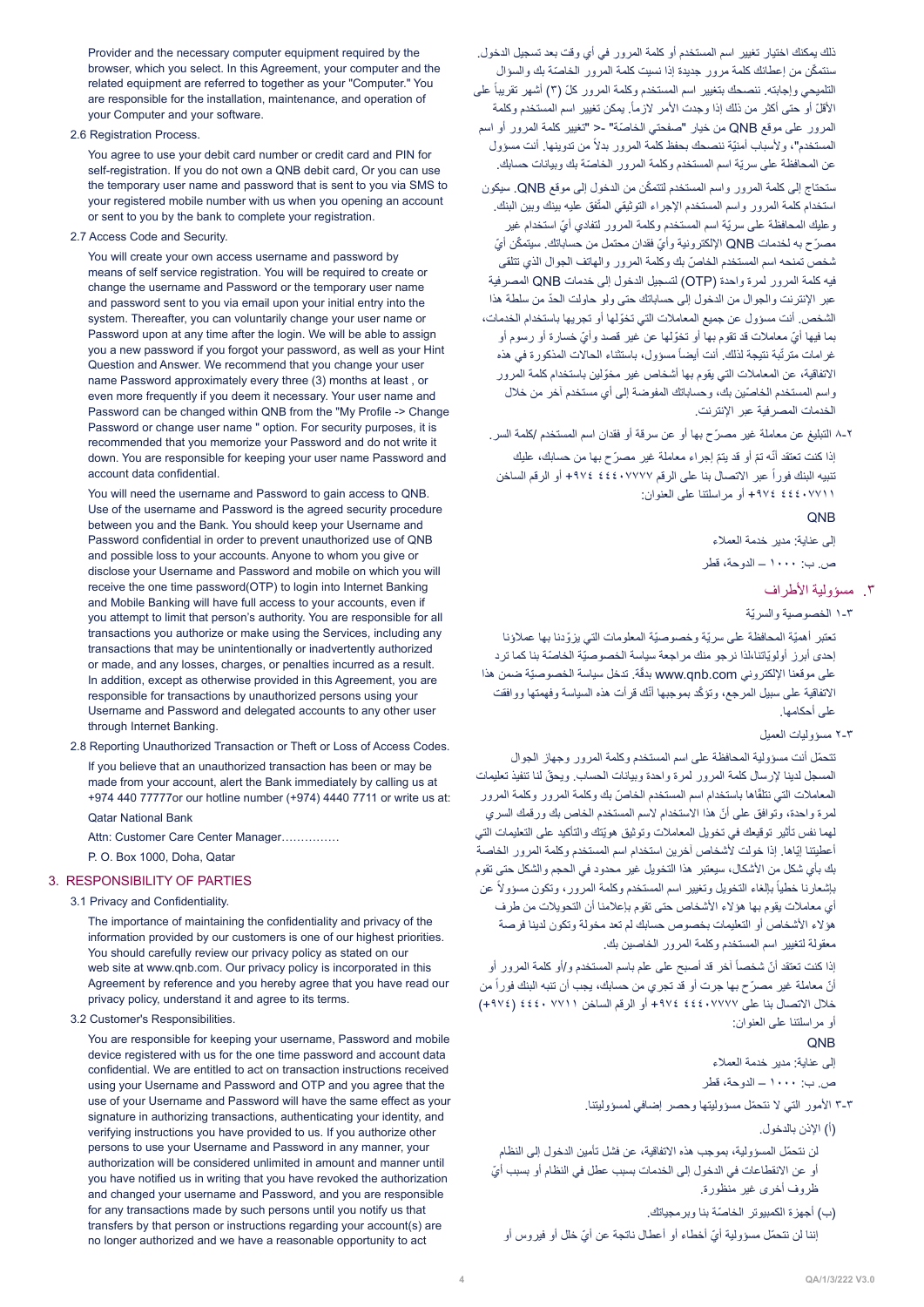#### upon the change of your Username and Password.

If you believe your Username and Password has become known by an unauthorized person, or that an unauthorized transaction has been or may be made from your account, alert the Bank immediately by calling us at +974 44077777 or our hotline number (+974) 4440 7711 or write us at:

#### **Oatar National Bank**

Attn: ...Customer Care Center Manager...

....................................

P. O. Box 1000, Doha, Qatar

- 3.3 Things for Which We Will Not Be Responsible and Further Limitations on Our Liability.
	- (a) Access

We will not be liable under this Agreement for failure to provide access or for interruptions in access to the Services due to a system failure or due to other unforeseen circumstances.

(b) Our Computer Equipment & Your Software.

We will not be responsible for any errors or failures from any malfunction of your computer or a computer virus or other problems relating to your computer equipment used with the Services. We are not responsible for any error, damages or other loss you may suffer due to malfunction or misapplication of any system you use, including your browser (Microsoft Explorer®, or otherwise), your Internet service provider, or any equipment you may use (including your telecommunications facilities, Computer hardware and modem) to access or communicate with the Services.

(c) Warranty & Software Limitations.

NEITHER WE NOR ANY SOFTWARE SUPPLIERS NOR ANY INFORMATION PROVIDERS MAKE ANY WARRANTY. EXPRESS OR IMPLIED. TO YOU CONCERNING THE SOFTWARE, EQUIPMENT, BROWSER OR OTHER SERVICES INCLUDING, BUT NOT LIMITED TO, ANY WARRANTY OF MERCHANTABILITY OR FITNESS FOR PARTICULAR PURPOSE OR NON-INFRINGEMENT OF THIRD-PARTY RIGHTS, UNLESS DISCLAIMING SUCH WARRANTY IS PROHIBITED BY LAW

(d) Computer-related Warranties.

Neither we nor any software supplier nor information provider represents and warrants to you that the software we supply to you for the Services is free from any defects, computer virus or other software-related problems. In the event of such defects or computer virus caused by the QNB software, our sole responsibility shall be limited to the replacement or the reasonable cost of replacement of the software we provided in connection with the ONB services. We will not be liable for any indirect, special consequential, economic or other damages. In states which do not allow the exclusion or limitation or liability is limited to the extent permitted by applicable law.

General Limitation on Liability.

IN NO EVENT SHALL THE BANK BE LIABLE FOR SPECIAL. INDIRECT, PUNITIVE, INCIDENTAL OR CONSEQUENTIAL LOSS OR DAMAGE OF ANY KIND INCLUDING LOST PROFITS WHETHER OR NOT THE BANK HAS ADVISED YOU OF THE POSSIBILITY OF SUCH LOSS OR DAMAGE ARISING OR RELATED TO YOUR USE OF ONB. IN STATES WHICH DO NOT ALLOW THE EXCLUSION OR LIMITATION, OUR LIABILITY IS LIMITED TO THE EXTENT PERMITTED BY APPLICABLE LAW.

#### 3.4 Customer Liability

QNB will only be liable for any loss you incur after the date and time of reporting to QNB the loss or theft of your Access ID and Password. QNB shall not be liable if you incur any loss before the date and time of reporting your loss or theft of Access ID and Password.

You are fully obligated to us to provide sufficient funds for any payments or transfers you make or authorize to be made. If we complete a payment or transfer that you make or authorize and we subsequently learn that you have insufficient funds for the transaction. you agree that we may reverse the transaction or offset the shortage with funds from any other deposit account(s) you have with us to the extent permissible by the applicable law and the terms of any other relevant agreements.

#### 3.5 Bank's Responsibility.

The Bank is responsible for completing transfers on time according to your properly entered and transmitted instructions. However, the Bank

ايّ مشكلة أخرى متعلّقة بجهاز الكمبيوتر الخاصّ بك الذي تستخدمه للوصول إلى الخدمات. كما أنّنا غير مسؤولين عن أيّ خطأ أو ضرر أو أيّ خسارة أخرى قد تتكبّدها من جرّاء أي خلل أو سوء استخدام لأيّ نظام تستعمله، بما في ذلك المستعرض )Explorer Internet Microsoft ®أو غيره(، وتصرفات مزوّد خدمة الإنترنت الذي تتعامل معه أو أيّ أجهزة قد تستخدمها (بما فيها وسائل التواصل السلكي واللاسلكي وأجهزة الكمبيوتر والمرسل الرقمي) للدخول إلى خدمات QNB أو التواصل معها.

)ج( الكفالة وقصور البرمجيات

لا نقدّم نحن ولا أيّ مورّد برمجيات ولا أيّ مزوّد معلومات لك أيّ كفالة، صريحة أو ضمنية، بشأن البرمجيات أو األجهزة أو المستعرض أو خدمات أخرى تشمل، ّ على سبيل المثال ال الحصر، أي ّ ضمان لصالحيتها أو لمالءمتها لغرض معين أو لعدم انتهاك حقوق أي طرف ثالث، ما لم يكن القانون ال يجيز االمتناع عن تقديم مثل هذه الكفالة.

(د) الكفالات المتعلّقة بالكمبيوتر .

ّ ال نمثل نحن وال أي ّ مور ّ د برمجيات وال أي ّ مزو ّ د معلومات أو نضمن لك أن البر مجيات التي نقدّمها لك للخدمات خالية من أيّ خلل أو فيروسات حاسوبية أو مشاكل أخرى متعلّقة بالبرمجيات. وفي حال حصول خلل أو إصابة الكمبيوتر بفيروس ناجم عن برمجيات QNB، تقتصر مسؤوليتنا على استبدال البرمجيات ّ التي قدمناها فيما يتعلق بخدمات QNB أو على تقديم الكلفة المعقولة لهذا االستبدال. ولن نتحمّل مسؤولية أيّ أضرار غير مباشرة أو خاصّة أو عرضية أو اقتصادية أو غيرها.. وفي الدول التي ال تسمح باالستثناءات أو القيود، تقتصر المسؤولية على ّ الحد الذي يسمح به القانون الساري.

)هـ( تقييد عام للمسؤولية.

ّ لن يكون البنك، بأي ّ حال من األحوال، مسؤوال عن الخسارة أو الضرر الخاص أو غير المباشر أو العقابي أو العرضي أو التبعي من أيّ نوع، بما في ذلك الأرباح المفقودة، ناتج عن استخدامك للخدمات أو مرتبط به، سواء أبلغك البنك أم يبلغك باحتمال خسارة مشابهة أو ضرر. وفي الدول التي ال تسمح باالستثناءات أو القيود، ّ تقتصر المسؤولية على الحد الذي يسمح به القانون الساري.

4-3 مسؤولية العميل.

ّ يتحمل QNB ّ فقط مسؤولية أي ّ خسارة تتكبدها بعد تاريخ ووقت إبالغك البنك بفقدان أو ّ سرقة اسم المستخدم وكلمة المرور. وال يتحمل QNB ّ مسؤولية أي ّ خسارة تتكبدها قبل تاريخ وموعد إبالغك عن فقدان اسم المستخدم وكلمة المرور أو سرقتهما، حيث يبقيان إلى حينها ضمن مسؤوليتك.

ّ أنت ملزم بالكامل تجاهنا لتأمين أموال كافية لتسديد أي ّ دفعات أو إجراء أي حواالت تطلبها أو توافق عليها. وإذا أتممنا دفعة أو حوالة تكون قد طلبتها أو وافقت عليها راكتشفنا لاحقاً أنّك لا تملك مالاً كافياً للمعاملة، توافق على أنّه بإمكاننا عكس المعاملة ّ أو إيفاء النقص بمال من أي ّ حساب إيداع آخر لديك في مصرفنا إلى الحد الذي يسمح به القانون الساري وبما يتوافق مع أحكام أيّ اتّفاقية أخرى ذات صلة.

5-3 مسؤولية البنك.

ّ يتحمل البنك مسؤولية إتمام الحواالت في الوقت المناسب بحسب تعليماتك التي تدخلها وتنقلها بالطريقة الصحيحة، ولكن لا يتحمّل البنك مسؤولية إتمام الحوالات في الحالات التالية:

- إذا لم تتوفر أموال كافية في الحساب الذي تريد إجراء الدفعة أو الحوالة منه، أو إذا كان هذا الحساب مغلقاً أو مجمّداً أو في وضع غير جيّد، أو إذا رفضنا الدفعة أو الحوالة بسبب عدم وجود رصيد كافي
- إذا تخطَّت قيمة أيّ حوالة حدّ الائتمان لأيّ حساب أو القيمة المحدّدة بموجب تعليمات هذه االتفاقية
- إذا لم تتّبع بشكل صحيح التعليمات المتعلّقة بالبرمجيات أو تعليمات خدمات QNB حول كيفيّة إجراء حوالة أو أيّ معاملة أخرى
- ّ إذا لم تقد ّ م للبنك التعليمات وأرقام الحسابات واسم المستخدم وكلمة المرور أو أي معلومات تعريفية أخرى كاملة وصحيحة وصالحة كي يستطيع البنك خصم المبلغ أو قيده لحسابك أو إتمام المعاملة بالشكل المناسب
- إذا تلقّيت إشعار أ من بائع أو من مؤسسة أخرى بأنّ أيّ دفعة أو حوالة قُمت بها لا تزال غير مدفوعة أو لم تتمّ ولم تبلغنا بهذا الأمر فوراً
	- إذا مُنع سحب المال من أيّ من حساباتك المر بوطة ببعضها بأمر محكمة، مثل أمر ّ بالحجز، أو أي عملية قانونية أخرى
	- ّ إذا لم يكن جهاز الكمبيوتر والبرمجيات الخاصة بك أو الخدمات تعمل بشكل صحيح ركان من المفترضأن يكون هذا الأمر واضحاً لك عند شروعك بإجراءات الحوالة أو إتمامك لها
		- ّ إذا قمت أنت أو أي شخص مخول من طرفك بارتكاب تزوير أو أي عمل مخالف للقانون أو للنظم واللوائح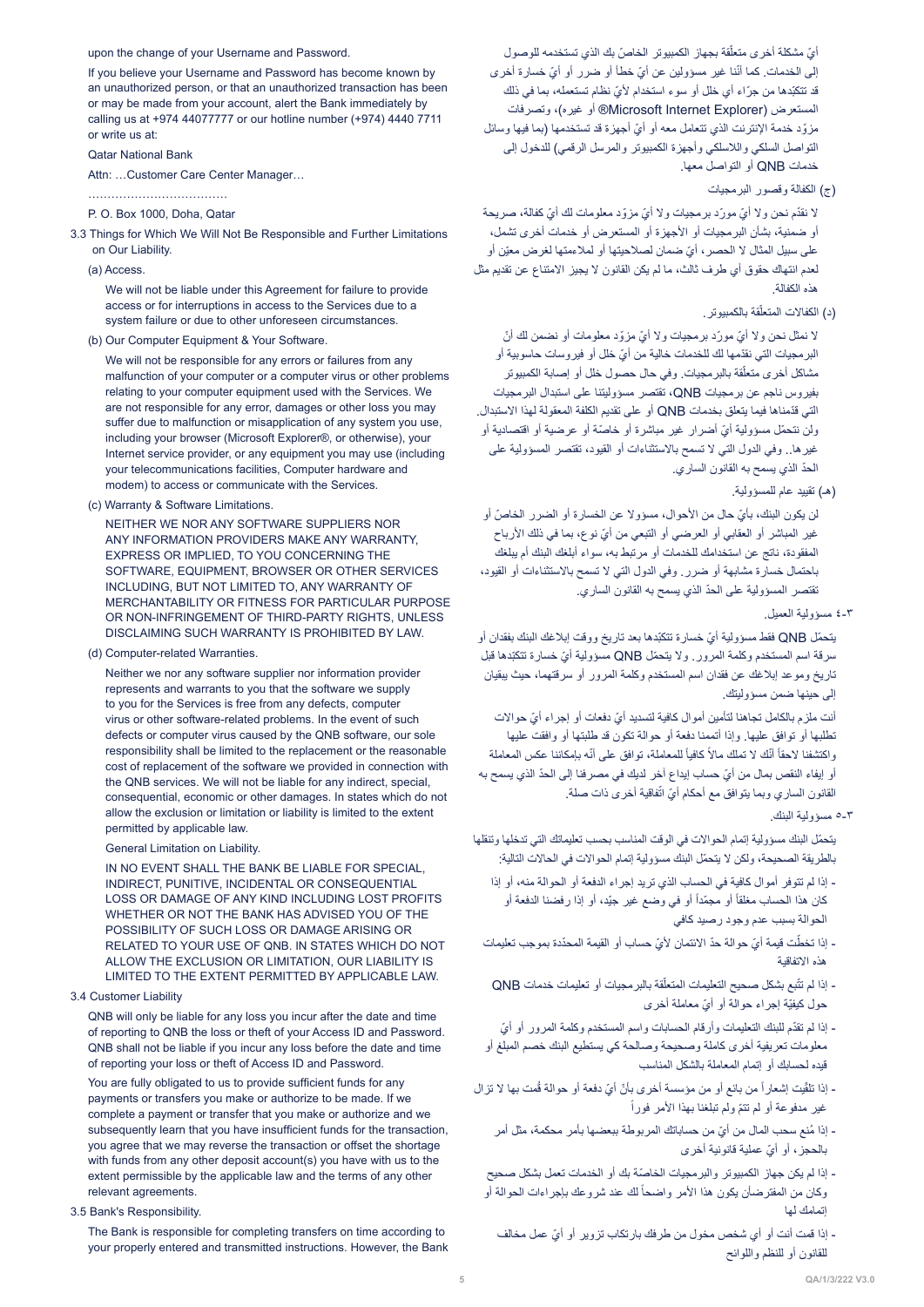will not be liable for completing transfers:

- if, through no fault of ours, you do not have enough available money in the account from which a payment or transfer is to be made, if the account has been closed, frozen, or is not in good standing, or if we reverse payment or transfer because of insufficient funds;
- if any transfer exceeds the credit limit of any account or under the Instructions of this Agreement:
- if you have not properly followed software or QNB instructions on how to make a transfer or other transaction;
- if you have not given the Bank complete, correct, and current instructions, account numbers, Username and Password, or other identifying information so that the bank can properly credit your account or otherwise complete the transaction;
- if you receive notice from a merchant or other institution that any payment or transfer you have made remains unpaid or has not been completed, and you fail to notify us promptly of that fact;
- if withdrawals from any of your linked accounts have been prohibited by a court order such as a garnishment or other legal process;
- if your Computer, your software, or the Services was not working properly and this problem should have been apparent to you when you attempted to authorize a transfer;
- if you, or anyone you allow, commits fraud or violates any law or regulation;
- if circumstances beyond the Bank's control prevent making a transfer or payment, despite reasonable precautions that the Bank has taken. Such circumstances include telecommunications outages, postal strikes, delays caused by payees, fires, and floods. There may be other exceptions to the Bank's liability as stated in the Account Agreements

IN ADDITION. THE BANK WILL NOT BE LIABLE FOR INDIRECT. SPECIAL, CONSEQUENTIAL, ECONOMIC, OR OTHER DAMAGES ARISING OUT OF THE INSTALLATION, USE OR MAINTENANCE OF QNB AND/OR ITS RELATED EQUIPMENT, SOFTWARE, OR ONLINE SERVICES.

3.6 Disclosure of Account Information to Third Parties

To the extent necessary to carry out the Bank functions, the Bank may disclose information about your accounts to third parties in the following instances:

- when it is necessary for completing transfers;
- in order to verify the existence and condition of a Payment Account, merchant, or for a payee or holder of a check issued by the Bank;
- in order to comply with laws. Qatar Central Bank directives. government agency rules or orders, court orders, subpoenas or other legal process, or in order to give information to any government agency or official having legal authority to request such information:
- to protect and enforce our rights:
- in order to share information with our affiliates to the extent allowed hy law
- in order to contract with outside agents or service providers to prepare account statements, enter or calculate transactions and balances, or provide other materials or services on our behalf;
- if you give us your written permission (which may be by electronic or telecommunications transmission as well as on paper);

#### 4.0 MISCELLANEOUS

#### 4.1 Periodic Statements

Your QNB payments and transfers will be indicated on monthly statements we provide or make accessible by mail or delivery service. We may also provide or make accessible to you statement information electronically or by some other means. You agree to notify us promptly if you change your address or if you believe there are errors or unauthorized transactions in any statement, or statement information.

4.2 Business Days and Hours of Operation.

QNB is generally available twenty-four (24) hours a day, seven (7) days a week. However, at certain times, some or all of QNB Service may not be available due to system maintenance. A transfer initiated through QNB before 2:00 p.m. Qatar Local Time (on a Business Day) is generally posted to your account the same day. All transfers completed after 2:00 p.m. Qatar Local Time on a Business Day or on a Friday. Saturday, or Bank holiday will generally be posted on the next Business Day. Our Business Days are Sunday to Thursday.

- إذا حالت ظروف خارج سيطرة البنك دون إجراء حوالة أو دفعة على الرغم من اتخاذ البنك إجراءات احترازية مناسبة. وتشمل هذه الظروف انقطاع االتصاالت، واإلضرابات البريدية، والتأخيرات بسبب المستفيد، والحرائق والفيضانات. وقد تكون ُ هناك استثناءات أخرى لمسؤولية البنك بحسب ما يذكر في اتفاقات الحسابات.

كذلك لا يتحمّل البنك مسؤولية الأضرار غير المباشرة أو الخاصّة أو العرضية أو االقتصادية أو غيرها إذا نتجت عن تركيب أو استخدام أو صيانة خدمات QNB و/أو األجهزة التابعة أو البرمجيات أو الخدمات على اإلنترنت.

6-3 ّ اإلفصاح عن معلومات خاصة بالحساب ألطراف ثالثة.

ّ إلى الحد الالزم لتنفيذ وظائفه، يجوز للبنك اإلفصاح عن معلومات حول حساباتك إلى أطراف ثالثة في الحاالت التالية:

- عندما يكون ذلك ضرورياً لإتمام الحوالات

ّق من وجود وحالة حساب دفع أو بائع أو مستفيد أو حامل شيك يصدره البنك - للتحق

- لالمتثال للقوانين السارية وتعليمات مصرف قطر المركزي ولقواعد أو أوامر الجهات الحكومية أو أوامر المحكمة أو استدعاءاتها أو إجراءاتها القانونية األخرى، أو لتقديم ّ المعلومات إلى أي جهة حكومية أو مسؤول رسمي يملك السلطة القانونية لطلب مثل هذه المعلومات

- لحماية حقوقنا وتنفيذها

ّ - لتبادل المعلومات مع الشركات التابعة لنا إلى الحد الذي يسمح به القانون

ّ - للتعاقد مع وكالء خارجيين أو مزودي خدمات إلعداد كشوفات الحساب أو إدخال أو احتساب المعاملات والأرصدة أو توفير مواد أو خدمات أخرى بالنيابة عنّا

- إذا أعطيتنا إذنك الخطّي (الذي قد يكون إلكترونيّاً أو منقولاً بالهاتف أو مدوّناً على ورقة)

# .٤ ّ متفرقات.

1-4 كشوفات حساب دورية.

ّ سيتم توضيح دفعاتك وحواالتك المتعلقة بQNB على كشف الحساب الشهري الذي نزوّدك به أو نجعله تحت تصرّفك عبر البريد أو خدمة التوصيل. كما قد نزوّ دك بهذه المعلومات الكترونياً أو بوسيلة أخرى وتوافق على إبلاغنا فوراً إذا غيّرت عنوانك أو ّ إذا كنت تشك ّ في وجود أخطاء أو معامالت غير مصر ّ ح بها في أي كشف حساب أو في معلومات الكشف.

2-4 ّ أيام وساعات العمل.

تتوفر خدمات QNB بومنيًا على مدار الساعة وطوال الأسبوع، ولكن قد لا تكون بعض لو جميع خدمات QNB متوفّرة في بعض الأوقات المحددة بسبب صيانة النظام. وبشكل ّ عام، يتم قيد الحواالت الداخلية المطلوبة عبر خدمات QNB قبل الساعة الثانية بعد الظهر بتوقيت دولة قطر المحلّي (في يوم عمل) في حسابك خلال اليوم نفسه. ولكنّ جميع الحوالات التي تمّ إنجاز ها بعد الساعة الثانية بعد الظهر بتوقيت دولة قطر المحلّي ّ في يوم عمل أو يوم جمعة أو سبت أو يوم عطلة للبنك يتم قيدها في يوم العمل التالي. إن أيّام العمل لدينا هي من الأحد حتى الخميس.

3-4 اإلشعارات والمراسالت.

ّ باستثناء ما هو محدد على خالفه في هذه االتفاقية، تعتبر جميع اإلشعارات المطلوب ّ إرسالها إليك سارية المفعول عندما نرسلها إليك بالبريد أو نوصلها إلى عنوانك الحالي الموجود في ملفّاتنا. أمّا الإشعارات التي ترسلها إلينا فتعتبر سارية المفعول عندما نتسلمها بالبريد اإللكتروني أو ترسلها بالبريد إلى العنوان المحدد في البند رقم 8.2

4-4 المراسالت عن طريق البريد اإللكتروني:

ُبَشْكل عام، إنّ المراسلات التي تُرسل عبر الإنترنت العامّ ليست بالضرورة أمنة. لذا لن ّ نرسل أي ّ معلومات سرية عن حسابك بهذه الطريقة، كما ننصحك بشدة بأال ترسل أي معلومات سرية عن حسابك عبر القنوات غير المأمونة مثل البريد اإللكتروني ورسائل الجوال القصيرة )SMS). ولن نجيب على األسئلة المتعلقة بمعلومات الحساب إذا أرسلت عبر اإلنترنت أو البريد اإللكتروني.

بجب إجراء المراسلات التي تتطلّب معالجة عاجلة، مثل الحالات التي تحتاج فيها إلى ّ التبليغ عن معاملة غير مصرح بها في أحد حساباتك، عبر االتصال بالبنك على الرقم 44407777 +974 أو الرقم الساخن 7711 4440 )+974(.

5-4 اإلحالة.

قد يحيل البنك حقوقه ويوكّل واجباته بموجب هذه الاتفاقية إلى شركة تابعة له أو إلى أيّ طرف آخر.

6-4 عدم التنازل.

لا يُعتبر البنك متناز لاً عن أيّ من حقوقه أو معالجاته إلّا إذا كان هذا التنازل خطياً رموقّعاً من البنك. ولا يعدّ أيّ تأخير أو حذف يقوم به البنك في ممارسة حقوقه أو معالجاته بمثابة تنازل عن هذه الحقوق أو المعالجات أو عن أي حقوق أو معالجات أخرى. كما لا يُعتبر أيّ تنازل في ظرف معيّن مانعاً أو تناز لاً عن أيّ من الحقوق أو المعالجات في المستقبل.